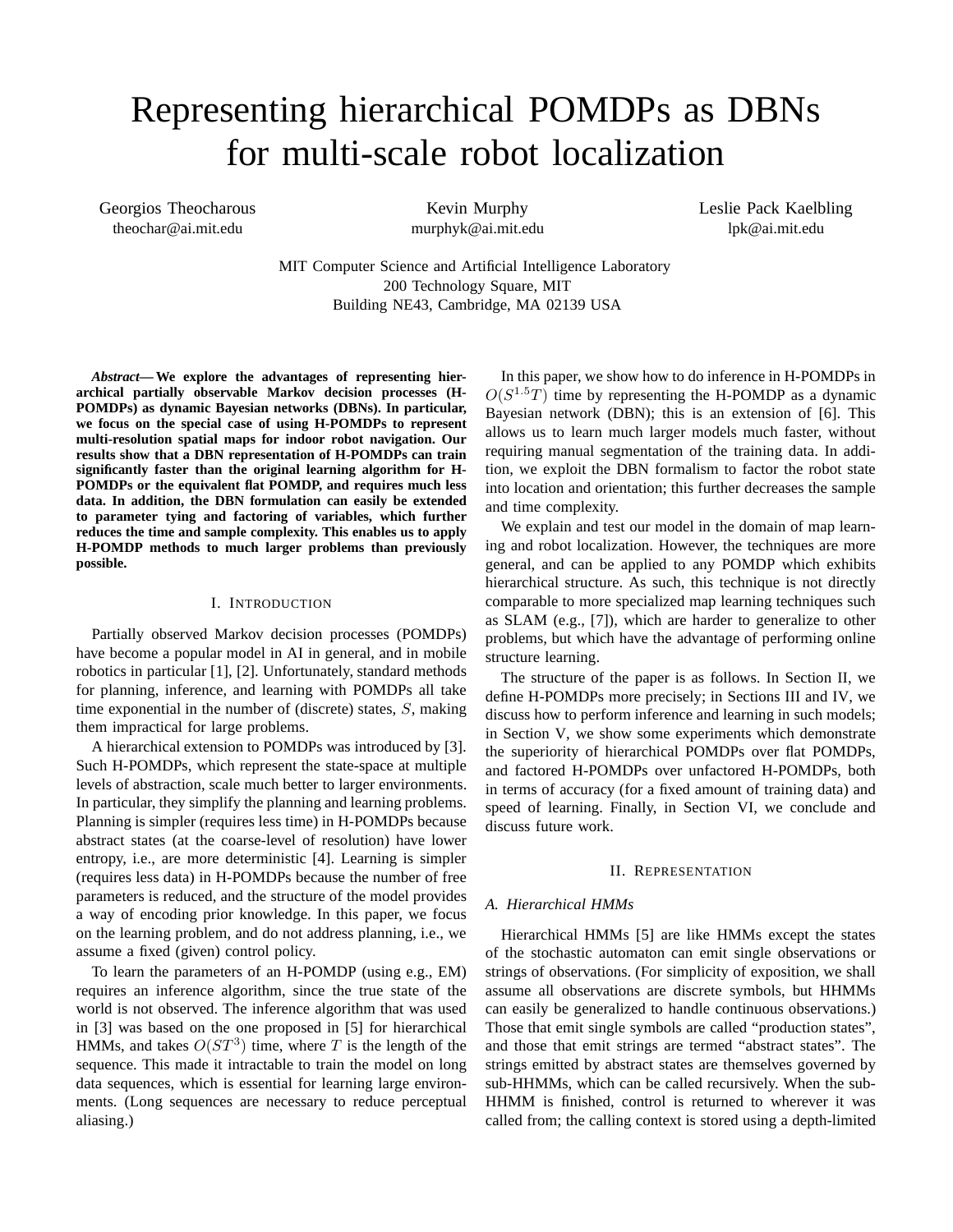

Fig. 1. State transition diagram of a three-level HHMM. The ovals represent abstract states, the small circles represent concrete states. Dotted arcs represent return of control. See text for details. In this example, the sub-HMMs have a left-to-right structure, but this need not be the case in general. Absent arcs have zero probability. Some arcs which are shown also have zero probability; this is just to ensure that the corresponding flat model in Figure 2 is not too complex.



Fig. 2. A flattened version of Figure 1.

stack.<sup>1</sup> The result is a set of nested sequences. An HHMM is thus a generalization of a segment (semi-Markov) model [8] to multiple levels, where the duration within each segment is controlled by an HMM.

We illustrate the generative process with the example in Figure 1. We start in the root node,  $s<sub>1</sub>$ , and then make a "vertical transition" to either  $s_2$  or  $s_3$ ; suppose we choose  $s<sub>2</sub>$ . From there, we make another vertical transition, until we end up at one of the concrete nodes at the leaves, say  $s_6$ . From state  $s_6$ , we emit the first symbol. We then make a "horizontal transition", say to the exit state  $e_2$  (which cannot emit any symbols); this causes control to be returned to the calling state,  $s_2$ . From  $s_2$ , we make a horizontal transition to  $s_3$ , and then a vertical transition to, say,  $s_7$ , and emit another symbol. And so on.

Any HHMM can be converted to an HMM by creating a state for every possible legal stack configuration  $X_t^1, \ldots, X_t^D$ . (If the HHMM transition diagram is a tree, as above, there will be one HMM state for every HHMM production state; If the HHMM transition diagram is a DAG (i.e., it has shared substructure), this structure must be duplicated in the HMM, generally resulting in a larger state-space.) Then, for every pair of states  $(s_1, s_2)$ , the flat transition probabilitiy is the sum of the probabilities of all paths that transition between  $s_1$  and  $s_2$ in the HHMM. For example, consider converting Figure 1 to Figure 2. The probability of the self-transition for  $s_8$  in the flat model is  $0.3 + 0.7 \times 0.5 \times 0.1 = 0.335$ , corresponding to the paths  $s_8 \rightarrow s_8$  and

$$
s_8 \rightarrow e_3 \rightarrow s_3 \rightarrow e_1 \rightarrow s_1 \rightarrow s_3 \rightarrow s_8
$$

(Note that the  $s_8 \rightarrow e_3 \rightarrow s_3 \rightarrow s_8$  path is illegal, since  $s_3$ does not have a self-loop; the only legal transition from  $s_3$ is to  $e_1$  and then up to the root.) The resulting flat model is clearly more highly interconnected (because the extra paths induced by passing through abstract nodes must be represented explicitly as new edges), and hence is harder to learn.

## *B. Hierarchical POMDPs*

A hierarchical POMDP [3] extends an HHMM by conditioning all state transitions (and optionally, observations) on the action that is performed. In this paper, we restrict our attention to a two-level hierarchical model designed for robot navigation. The states are as follows:  $X_t^2$  (an abstract node) represents which corridor the robot is in, and  $X_t^1$  (a concrete node) represents which grid cell within the corridor, plus the orientation. See Figure 3 for an example.

The actions (controls),  $U_t$ , represent "go forward by 1m", "turn left by 90deg", or "turn right by 90deg". In this paper, we ignore the problem of how to choose actions, and simply model them as exogeneous inputs. Finally,  $Y_t$  represents the observations (sensor measurements). In our simulations, we assume this represents the presence or absence of a wall (obstacle) on the front, back, left and right sides of the robot; thus  $Y_t$  can be represented by four bits. In our actual robot experiments (see Section V-D), we use a neural network to convert laser range finder readings into this form.

In the original HHMM model, when we exit from a submodel, we "pop" the old concrete state off the call stack; the new concrete state is chosen according to what is left on the stack, namely just the current abstract state number. However, in the robot navigation domain, the concrete state we enter depends on which exit state we used; i.e., which end of the new corridor we enter depends on which end of the previous corridor we exited from. Hence we must condition the new concrete state not only on the new abstract state, but also on the previous concrete state. However, this is equivalent to a flat model, since it allows full interconnectivity between concrete states. Hence we introduce the notion of "bottleneck" states, which in our domain are the ends of corridors; information can only flow from one sub-HMM to another via these bottlenecks. In particular, we allow multiple exit states, which summarize the previous concrete state; the new concrete state is allowed to depend on the previous exit state, but not the previous concrete state. We will make this more precise below.

Every H-POMDP can be converted to a flat POMDP in a manner similar to flattening an HHMM (see Figure 4 for an example). However, the flattening operation loses most of the structure, making learning much harder, as we show below.

<sup>&</sup>lt;sup>1</sup>The fact that the stack has a fixed depth,  $D$ , means that an HHMM is a finite-state model; it is therefore less expressive, but more efficient, than stochastic context-free grammars and recursive transition networks.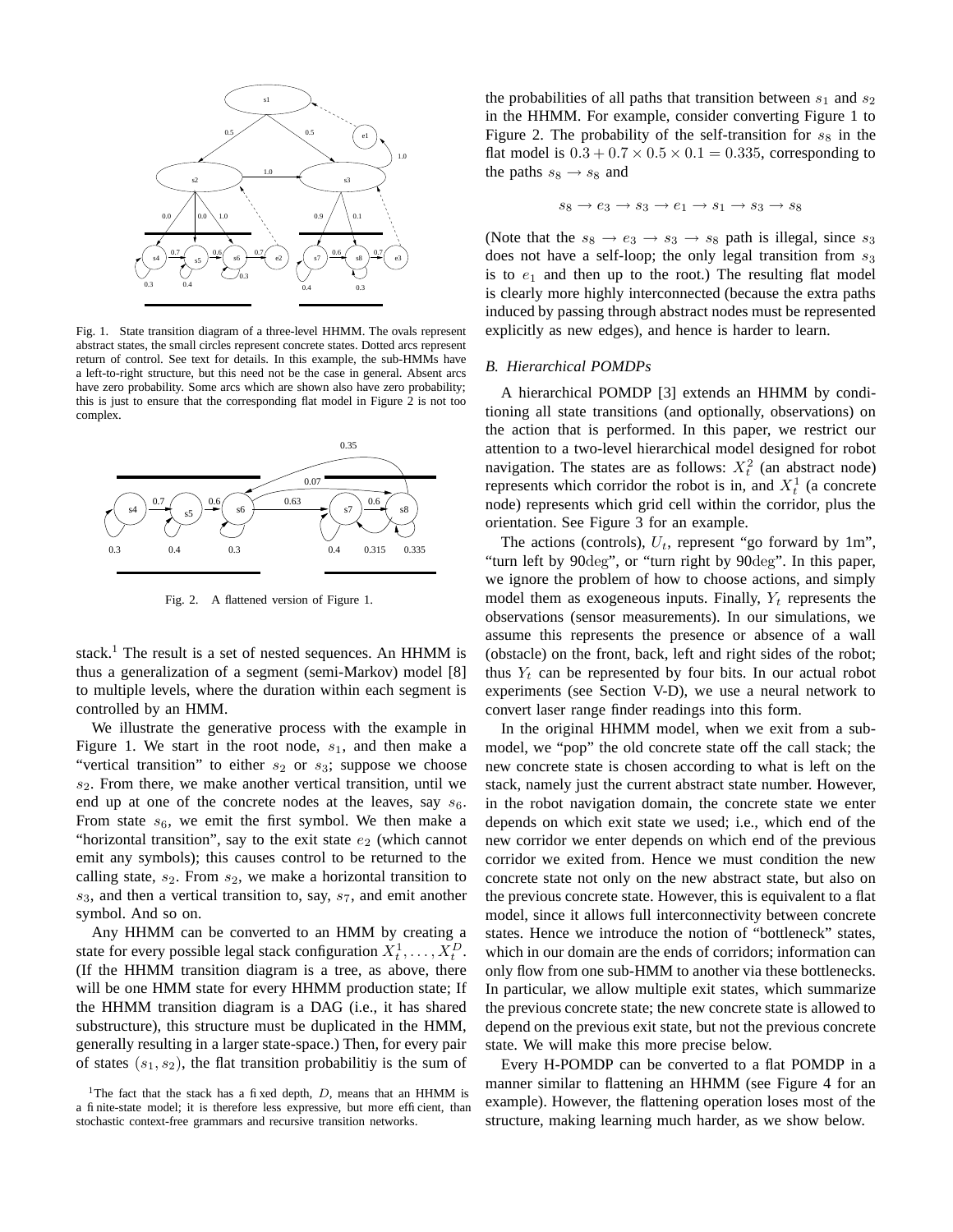

Fig. 3. State transition diagram of the H-POMDP used to model corridor environments. Throughout the paper we refer to this model as the "hierarchical model". Large ovals represent abstract states; the small solid circles within them represent entry states, and the small hollow circles represent exit states. The small circles with arrows represent concrete state and orientation. Arcs represent non-zero transition probabilities as follows: Dashed arrows from concrete states represent concrete horizontal transitions, dotted arrows from exit states represent abstract horizontal transitions, and solid arrows from entry states represent vertical transitions.



Fig. 4. State transition diagram for a flattened version of Figure 3. Throughout this paper we refer to this model as the "flat" model. Transition matrices for each action can be computed from the hierarchical model as follows: for each pair of concrete states  $s_1, s_2$ , we need to sum up the probabilities of all the paths that transition from  $s_1$  to  $s_2$  under some action a.

## *C. Representing H-POMDPs as DBNs*

A DBN model for HHMMs was introduced by [6]. We can extend this to the H-POMDP case by making three changes: we add action nodes,  $U_t$ , we add orientation nodes,  $\Theta_t$ , and we allow exit nodes,  $E_t$ , to be multi-valued (not just binary). See Figure 5.

The action nodes represent the movement made by the robot. The orientation nodes are present because we now factor  $X_t^1$  into concrete location,  $L_t^1$ , and orientation,  $\Theta_t$ , instead of having to duplicate each (concrete) location four times as is done in Figures 3 and 4. We will denote the abstract location,  $X_t^2$ , by  $L_t^2$ . The exit node  $E_t$  can take on five possible values, representing no-exit, north-exit, east-exit, south-exit, and westexit. If  $E_t$  = no-exit, then we make a horizontal transition at the concrete level, but the abstract state is required to remain the same. We will explain the model in more detail below.

*1) Notation:* Lower case letters denote values of random variables. To shorten notation, we will sometimes denote the probability of events like  $P(\Theta_t = \theta, L_t^2 = a, L_{t-1}^1 = i, L_t^1 =$ 



Fig. 5. A 2-level factored H-POMDP represented as a DBN. Throughout the paper we refer to this model as the "factored hierarchical DBN". The arcs from the action node,  $U_t$ , are shown dotted merely to reduce clutter. The  $L_t^2$ nodes denote the abstract state, the  $L_t^1$  nodes denote the concrete location, the  $\Theta_t$  nodes denote the orientation, the  $E_t$  nodes denote the state of the exit variable, and  $Y_t$  denotes the state of the observation variables.

j) by  $P(\theta, a, i, j)$ , i.e., we will use  $\theta_t$  to denote an assignment to  $\Theta_t$ , *a* for  $L_t^2$ , *j* for  $L_t^1$  and *i* for  $L_{t-1}^1$ .

*2) Transition model:* We now define the conditional probability distributions (CPDs) of each type of node in the DBN. All distributions, except for the observations, are conditioned on the input  $U_{t-1}$ ; this is not shown explicitly, to simplify notation. For the abstract nodes,

$$
P(L_t^2 = j | L_{t-1}^2 = i, E_{t-1} = e)
$$
  
= 
$$
\begin{cases} \delta(i,j) & \text{if } e = \text{no-exit} \\ H^2(i,e,j) & \text{otherwise} \end{cases}
$$

where  $H^2(i, e, j)$  is the abstract horizontal transition matrix through exit of type  $e$  and  $\delta$  is the Kronecker delta function. (This corresponds to the connections between the big ovals in Figure 3.) For the concrete nodes,

$$
P(L_t^1 = j | L_{t-1}^1 = i, E_{t-1} = e, \theta_{t-1}, L_t^2 = a)
$$
  
= 
$$
\begin{cases} H^1(i, \theta_{t-1}, a, j) & \text{if } e = \text{no-exit} \\ V(e, a, j) & \text{otherwise} \end{cases}
$$

where  $H^1(i, \theta_{t-1}, a, j)$  is the concrete horizontal transition matrix (the horizontal connections below each oval in Figure 3), and  $V(e, a, j)$  is the concrete vertical entry vector (the downward pointing arcs in Figure 3). For the exit nodes,

$$
P(E_t = e|j, \theta_t, a) = X(j, a, \theta_t, e)
$$

where  $X(j, a, \theta_t, e)$  is the probability of concrete state j entering exit state  $e$  given that it is in abstract state  $a$  and has orientation  $\theta_t$  (the upward pointing arcs in Figure 3).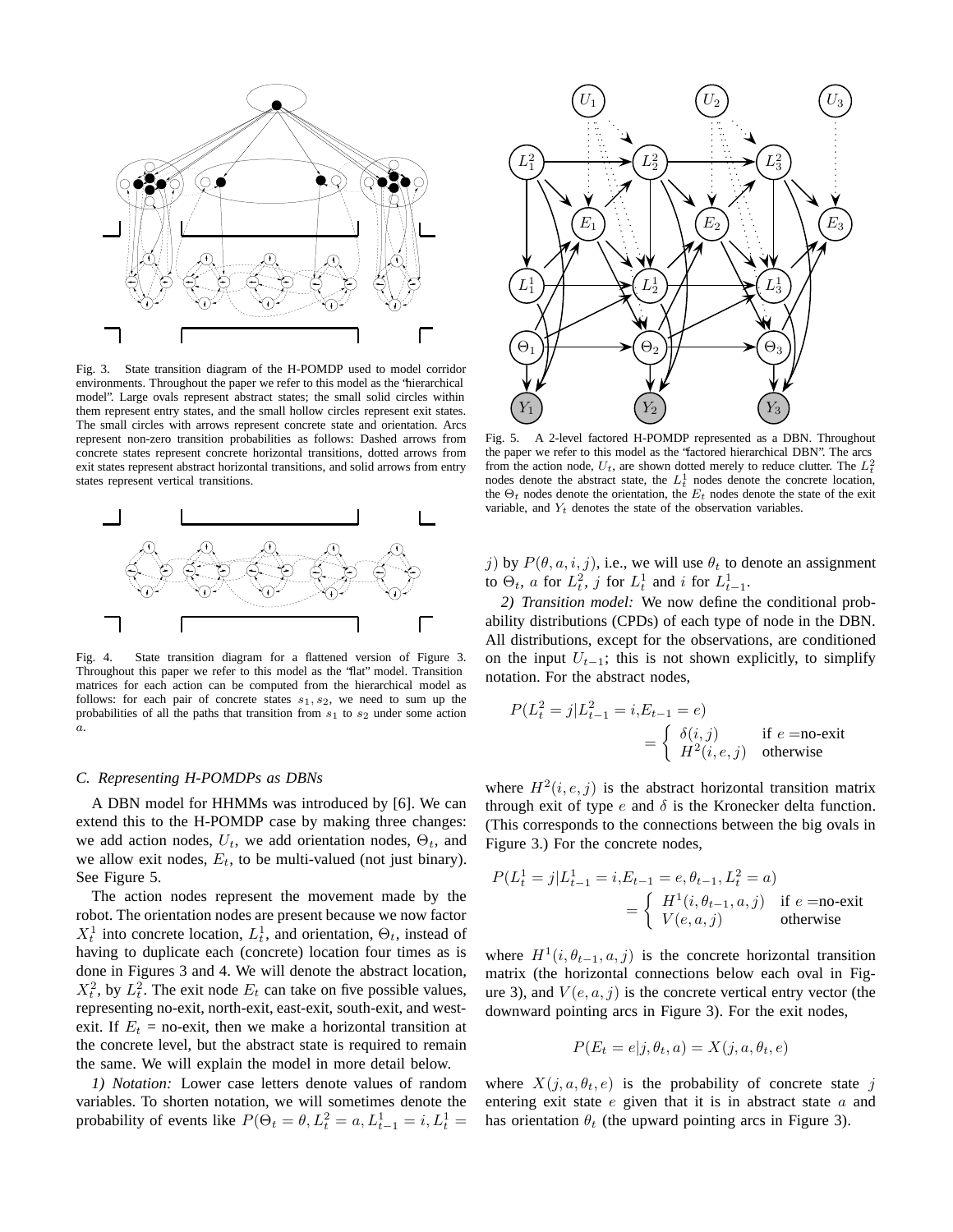*3) Observation model:* Although the observations are shown as a single node in Figure 5, in fact we make the naive Bayes assumption that  $P(Y_t|X_t) = \prod_{i=1}^4 P(Y_t^i|X_t)$ , where  $Y_t^i$  are the four different observations, and  $X_t = (L_t^1, L_t^2, \Theta_t)$ is the entire state.

Our observation model is the probability of seeing a wall or opening on each of the four sides of the robot. However, we must first map the global coordinate frame of the map to the robot's local coordinate frame by taking into account its orientation. We can do this as follows. Let  $B(a, j, \theta, y) \stackrel{\text{def}}{=} P(Y_t^{\theta} =$  $y|L_t^2 = a, L_t^1 = j$  for all t, where  $\theta \in \{N, E, S, W\},\$  $B(a, j, N, y)$  is the probability of observing y to the north of cell  $(a, j)$ , etc. Then:

$$
P(Y_t^F = y | L_t^1 = j, \theta_t, a) = B(a, j, \theta_t, y)
$$
  
\n
$$
P(Y_t^B = y | L_t^1 = j, \theta_t, a) = B(a, j, R_{180}\theta_t, y)
$$
  
\n
$$
P(Y_t^L = y | L_t^1 = j, \theta_t, a) = B(a, j, R_{-90}\theta_t, y)
$$
  
\n
$$
P(Y_t^R = y | L_t^1 = j, \theta_t, a) = B(a, j, R_{90}\theta_t, y)
$$

where  $R_{180}$  represents a 180 degree rotation matrix, mapping north to south, etc. For example,  $P(Y_t^B = y | L_t^1 = j, \theta_t =$  $E, L_t^2 = a$ ) =  $B(a, j, W, y)$ , i.e., if the robot is facing east, what the robot sees in its back sensor is determined by what is on the west edge of the cell. This form of parameter tying allows us to learn about the appearance of a cell in all possible directions at once, even if we only approach it in a single direction.

#### III. INFERENCE

There are at least two kinds of inference: online filtering and offline smoothing. By online filtering we mean recursively computing the belief state  $P(X_t|y_{1:t}, u_{1:t})$ ; this is then passed to the controller (policy), in order to choose the next action. By offline smoothing, we mean computing  $P(X_t|y_{1:T}, u_{1:T});$ this is necessary for parameter estimation (see Section IV).

The offline inference algorithm used by [5], [3] takes  $O(K^T T^3)$  time, where K is the number of states at each level of the hierarchy,  $D$  is the depth of the hierarchy, and  $T$  is the length of the sequence. This makes it intractable to train models from long, unsegmented sequences of data. In addition, no online inference algorithm was presented: the resulting model had to be flattened before being used in a controller. For the DBN representation, on the other hand, we can apply any standard Bayes net inference algorithm, such as junction tree, to perform filtering or smoothing. Exact offline algorithms take  $\sim DK^{1.5D}T$  time; the factor of 1.5 arises because the largest clique in the junction tree contains all the state nodes in slice  $t - 1$ , and half of the state nodes in slice t [6]. (This is a general result for the DBN representation of H-POMDPs, and is not specific to this application.)

Although it may seem that  $O(DK^{1.5D}T)$  is not much improvement on  $O(K^{2D}T)$ , the time required to do inference in the flat model, note that inference in the flat model cannot be used to compute the expected sufficient statistics needed to learn the hierarchical model (see Section IV). So although inference in flat models is fast, they are not practical, because they require exponentially more data to learn. The DBN representation of H-POMDPs, by contrast, has low sample and time complexity. Furthermore, we can exploit the structure of the DBN even more if we are willing to use approximate inference, such as assumed density filtering [9] or loopy belief propagation [10]. Such approximations, together with restricted forms for the CPDs (so that the number of parameters for the bottom level nodes is less than  $K^D$ ), can reduce the time complexity to  $O(DKT)$ .

The various inference algorithms help us to understand the basic difference between hierarchical and flat models. In a hierarchical model, a transition to an abstract state at time t has zero probability unless the abstract state is able to produce a complete sub-sequence (you cannot enter a corridor unless you are sure you will exit it again); this is what enables the algorithm to work at a higher level of abstraction (since the algorithm does not need to "think" about which concrete state the system may be in). The inference algorithm in [5], [3] achieves this by considering all possible subsequences of observations under the different abstract states, which takes  $O(T^3)$  time.<sup>2</sup>

In the DBN representation we can achieve the same result by asserting that at the last time slice, all sub-HMMs must be finished. Since we do not know which exit state they will use, just that  $E_T \neq$  no-exit, we assign "soft" or "virtual" evidence to the  $E_T$  node: the local evidence becomes  $(0, 0.25, 0.25, 0.25, 0.25)$ , which encodes the fact that we can exit by any direction with equal likelihood, but the no-exit condition is impossible. If we do not add this virtual evidence, the hierarchical DBN behaves the same as the flat model (before the first iteration of EM; thereafter, the hierarchical model will outperform the flat model, since it can learn better, as we discuss below.)

#### *A. Space requirements*

In addition to running time, space is an important issue when training on long sequences: when learning, we need to compute the smoothed belief states for all time-slices; this requires storing all the forward filtered estimates for  $t = 1$ : T until the backwards pass. For the flat model, this takes  $O(ST)$  space, where  $S = O(K^D)$  is the number of states (one per leaf in the calling graph); for the  $O(T^3)$ algorithm, the space requirements are  $O(ST^3)$ ; but for the DBN algorithm, the space requirements are  $O(S^{1.5}T)$ , which can be prohibitive for large  $T$ . Fortunately, there is a simple divide-and-conquer algorithm that can perform inference in any DBN in  $O(S^{1.5} \log T)$  space, if one waits  $O(S^{1.5} T \log T)$ time [12], [13]. Furthemore, approximate inference can reduce S from  $O(K^D)$  to  $O(KD)$ .

<sup>&</sup>lt;sup>2</sup>The original inference algorithm for HHMMs is very similar to the insideoutside algorithm for SCFGs (see e.g., [11]), which computes  $P(N^i \rightarrow$  $N^jN^k|O_{t:t+k}$ ), where  $P(N^i \rightarrow N^jN^k)$  is the probability that nonterminal i expands into non-terminal j followed by non-terminal  $k$ . If there are  $N$  non-terminals in the grammar and the training sequence is of length T, then the Inside-Outside algorithm requires  $O(N^3T^3)$  time.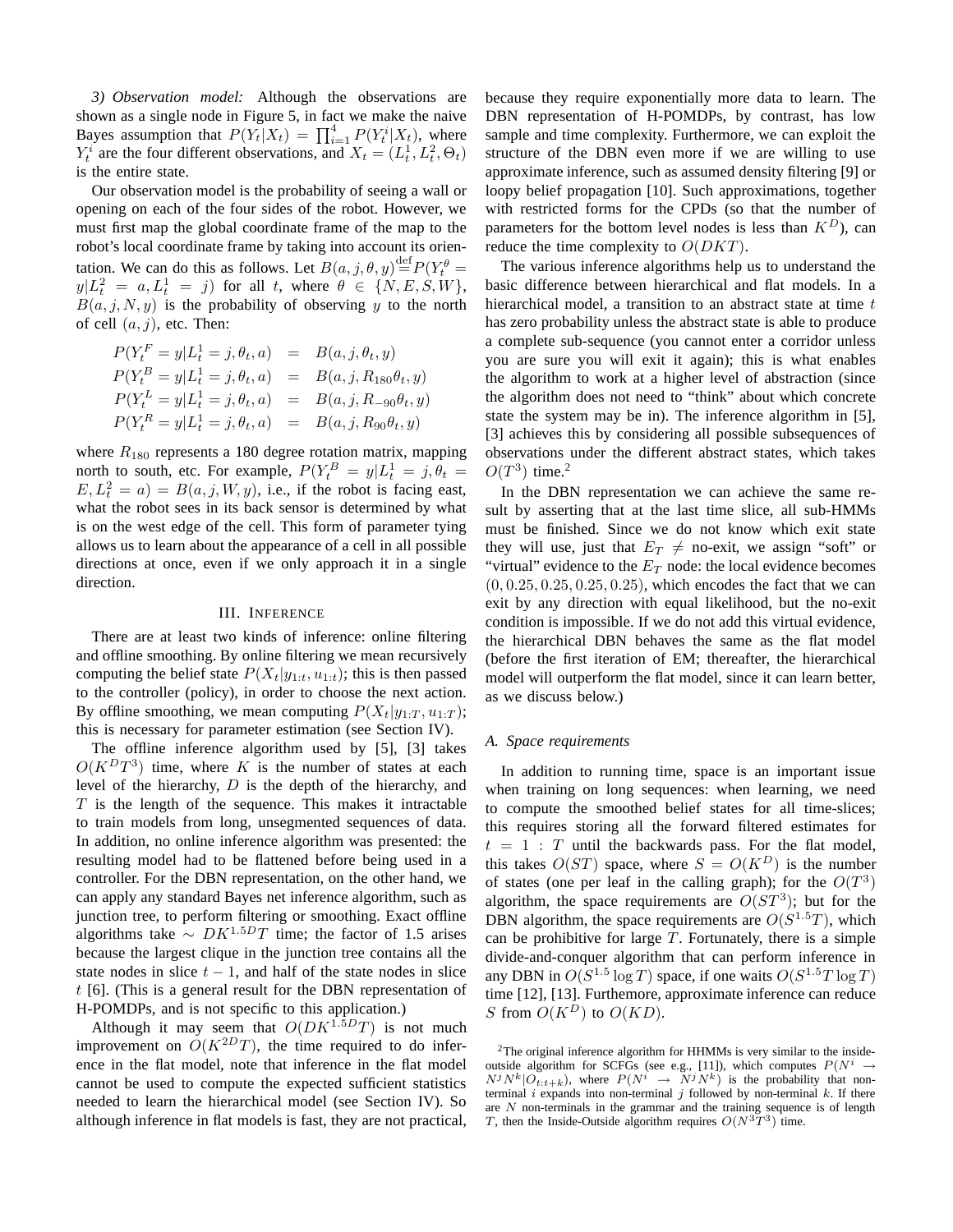#### IV. LEARNING

We can compute maximum likelihood parameter estimates using the EM algorithm (or gradient ascent) in the same was as for any Bayes net. In particular, in the E step, we compute the expected sufficient statistics,  $\sum_{t} P(V_t, \text{Pa}(V_t)|y_{1:T}, u_{1:T})$ , for each node  $V_t$  with parents Pa( $V_t$ ); in the M step, we use the equations in the sections below. (Parameter learning in flat POMDPs models was studied in the context of map learning in e.g., [14].)

The topology of the environment is encoded in the structural zeros of the transition matrices. (Note that if an element is set to 0, EM will leave it as 0.) In this paper, we prespecify a noisy version of the topology, e.g., we specify that the go-forward action moves to the adjacent state with high probability. However, the robot still has to learn the observation probabilities, i.e., the appearance of each grid cell; without these, the robot will suffer from severe perceptual aliasing, and will not be able to estimate its state.

## *A. Estimating the transition model*

To shorten notation, let  $O = (y_{1:T}, u_{1:T})$  represent all the observed data, and let n be the value of  $E_t$  representing noexit. The parameters can be estimated by normalizing matrices of expected counts, just as in a regular HMM. For example, for the abstract horizontal transition matrix, the matrix of expected counts is

$$
H^{2}(t, i, e, j) \stackrel{\text{def}}{=} P(L_{t-1}^{2} = i, L_{t}^{2} = j, E_{t-1} = e|O)
$$

where  $e \neq n$ ; the corresponding maximum likelihood estimate (MLE) is given by

$$
\hat{H}^{2}(i, e, j) = \frac{\sum_{t=2}^{T} H^{2}(t, i, e, j)}{\sum_{j'} \sum_{t=2}^{T} H^{2}(t, i, e, j')}.
$$

The equations for the other parameters are very similar, so we will just define the count matrices; to compute the corrsponding MLEs, simply sum up over  $t$  (the first index) and then normalize with respect to the last dimension (to ensure the result is a stochastic matrix).

For the concrete horizontal transition matrix, we condition on the event  $E_{t-1} = n$ , meaning we are still in the same sub-HMM:

$$
\begin{split} &H^1(t,i,\theta_{t-1},a,j) {\stackrel{\rm def}{=}}\\ &P(L^1_{t-1}=i,E_{t-1}=n,\Theta_{t-1}=\theta_{t-1},L^2_t=a,L^1_t=j|O) \end{split}
$$

For the vertical transition vector, we condition on  $E_{t-1} \neq n$ , meaning that we just exited from a sub-HMM at the previous step:

$$
V(t, e, a, j) \stackrel{\text{def}}{=} P(E_{t-1} = e, \theta_{t-1}, L_t^2 = a, L_t^1 = j | O), e \neq n
$$

Finally, for the exit probabilities:

$$
X(t, j, \theta_t, a, e)^{\text{def}} = P(L_t^1 = j, \theta_t, L_t^2 = a, E_t = e|O)
$$

#### *B. Estimating the observation model*

The robot can learn about the appearance of the world simultaneously in all four directions: if it knows which way it is facing, it can map its local observations into world-centered coordinates. For example, the probability of observing  $y$  when facing North in cell  $j$  can be estimated by counting the (expected) number of times  $y$  is observed in front when in  $j$  and facing north, plus the number of times  $y$  is observed to the left when in  $j$  and facing east, etc. We also sum up these counts over all time to compute the following expected sufficient statistic:

$$
B(t, a, j, N, y) =
$$
  
\n
$$
P(L_t^2 = a, L_t^1 = j, \Theta_t = N, Y_t^F = y | O)
$$
  
\n
$$
+ P(L_t^2 = a, L_t^1 = j, \Theta_t = E, Y_t^L = y | O)
$$
  
\n
$$
+ P(L_t^2 = a, L_t^1 = j, \Theta_t = S, Y_t^B = y | O)
$$
  
\n
$$
+ P(L_t^2 = a, L_t^1 = j, \Theta_t = W, Y_t^R = y | O)
$$

Normalizing this yields the maximum likelihood estimate:

$$
\hat{B}(a, j, N, y) = \frac{\sum_{t=1}^{T} B(t, a, j, N, y)}{\sum_{y'} \sum_{t=1}^{T} B(t, a, j, N, y')}
$$

The appearance of the other directions are estimated similarly. (Note that we are conflating the true appearance of the world with the sensor noise model; separating these can yield still lower sample complexity, at the cost of a harder learning problem.)

## V. EXPERIMENTAL RESULTS

To investigate the advantages of learning H-POMDPs represented as DBNs, we performed experiments using a simulation environment shown in Figure 6. First we created artificial data using a good hand-coded model (which we call the "original" model ) for which all transitions to the correct state were set to 0.9 and the rest of the probability mass, 0.1, was divided between self and overshoot-by-one transitions. For the sensor models we initialized the probabilities of perceiving the correct observation to be 0.99 and all probabilities of perceiving an incorrect observation to be 0.01. The control policy was a random walk.

We then used the artificial data to train four different models: a flat POMDP, a hierarchical POMDP, a hierarchical POMDP with factored orientation, and a hierarchical POMDP with factored orientation and for which we also do parameter tying on the observation model (as in Section IV-B). We used "uniform" initial models for training, where all non-zero parameters in the "original" model were changed to uniform (e.g.,  $\langle 0.1, 0.9 \rangle$  was changed to  $\langle 0.5, 0.5 \rangle$ ). Also, we used a uniform Dirichlet prior on all non-zero probabilities, to prevent us from incorrectly setting probabilities to zero due to small training sets.

For testing, we created 500 sequences of length 30 by sampling the "original" model using a policy that performs a random walk. We evaluated the different models using three different measures: log-likelihood relative to the original model, localization accuracy, and computation time.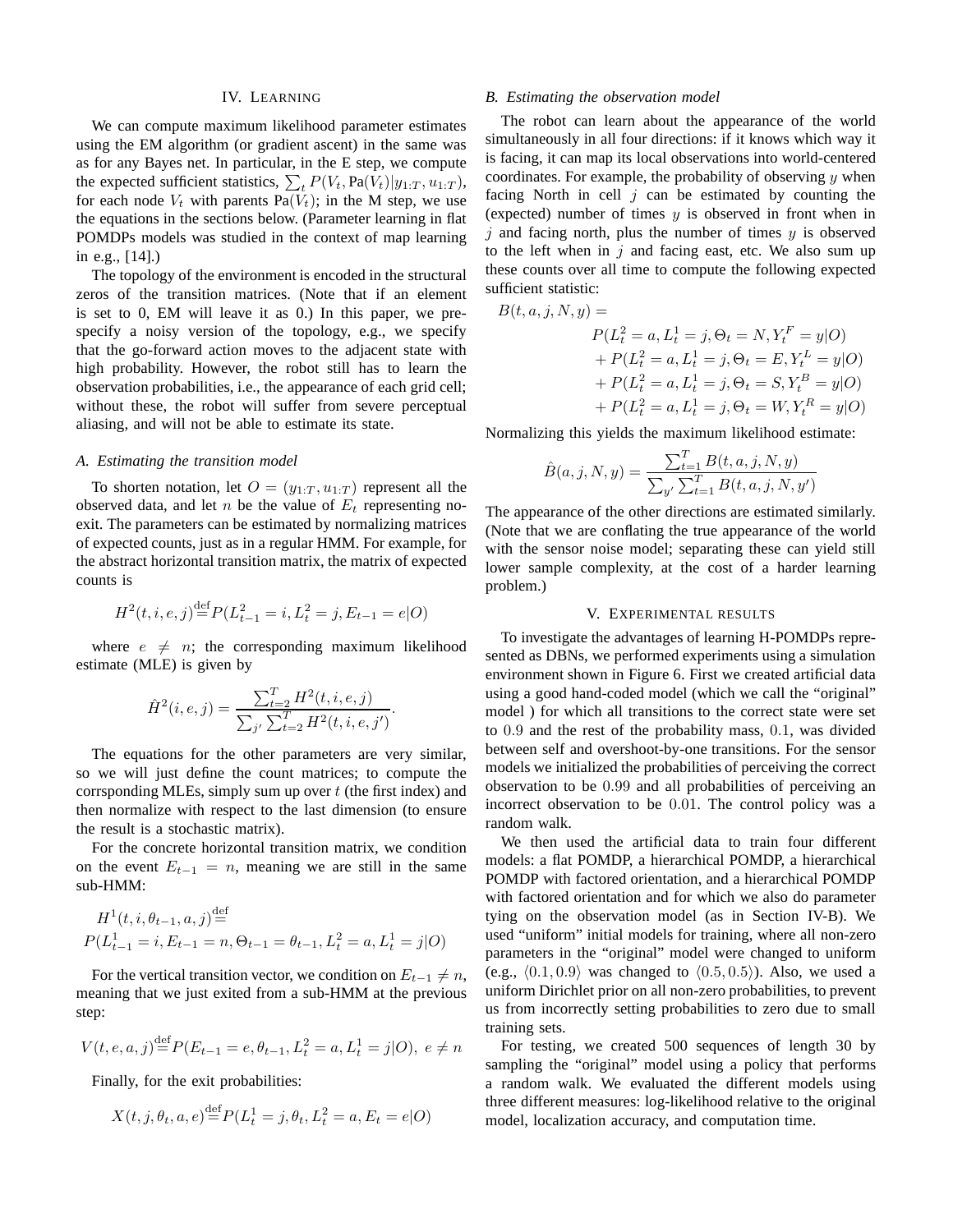

Fig. 6. The corridor environment used in our simulation experiments. The circles represent abstract states (junctions). The numbers next to the lines represent distance in meters. Each concrete state represents a  $2m \times 2m$  square. The model compiles to 595 H-POMDP states.

## *A. Log-likelihood*

We meaured the "distance" between a learned model, with parameters  $\lambda_L$ , and the generating (original) model, with parameters  $\lambda_G$ , using the relative loglikelihood [15]:  $D(\lambda_L, \lambda_G) = (\log P(y_{1:T} | u_{1:T}, \lambda_L)$  –  $\log P(y_{1:T} | u_{1:T}, \lambda_G))/T.$ 

If  $D(\lambda_L, \lambda_G)$  > 0, then  $P(y_{1:T} | u_{1:T}, \lambda_L)$  >  $P(y_{1:T} | u_{1:T}, \lambda_G)$ , meaning that the learned model has higher likelihood than the generating model, which usually indicates overfitting.

Our results are shown in Figure 7. It is clear that the hierarchical models require much less data than the flat model. Furthermore, factoring and parameter tying help even more.



Fig. 7. Relative log-likelihood for the four models averaged over 500 test sequences. The curves are as follows, from bottom to top: flat, hierarchical, factored hierarchical, factored hierarchical with tying, The bottom flat line is the model before training, the top flat line is the generating model.

#### *B. Localization*

To assess the ability of the models to estimate the robot's position after training (a more relevant criterion than likelihood), we computed the total probability mass assigned to the true state sequence (which is known, since we generated the data from a simulator):  $\sum_{t=1}^{T} b_t(s)$ , where  $b_t(s) = P(X_t =$ 

 $s|y_{1:t}, u_{1:t}$  is the belief state at time t. If the belief state was a delta function, and put all its mass on the correct state, then  $\sum_{t=1}^{T} b_t(s) = T$ ; this is the score that an algorithm with access to an oracle would achieve. The best score that is achievable without access to an oracle is obtained by computing the belief state using the original generating model; this score is 87%. The scores of the other algorithms are shown in Figure 8. (This is the total probability mass assigned to the true states in all the test sequences.)

The rank ordering of the algorithms is the same as before: the flat model performs the worst, then hierarchical, then factored hierarchical, and the factored hierarchical with tying is the best.



Fig. 8. Percentage of time the robot estimates its location correctly (see text for precise definition), as a function of the amount of training data. The curves are as follows, from bottom to top: flat, hierarchical, factored hierarchical, factored hierarchical with tying. The bottom flat line is the model before training, the top flat line is the generating model.

#### *C. Speed*

To investigate the scalability of our algorithm, we also plotted the time per training epoch with respect to the length of the training sequence (see Figure 9). The results are shown in Figure 9. The  $O(T^3)$  behavior of the original H-POMDP algorithm is clear; the flat and DBN algorithms are all  $O(T)$ , although the constant factors differ. The flat algorithm was implemented in C, and therefore runs faster than the hierarchical DBN (although not by much!); the factored hierarchical DBN is the fastest, even though it is also implemented in Matlab, since the state space is much smaller.

## *D. Real robot results*

To verify the applicability these ideas to the real world, we conduced an experiment with a B21R mobile robot. We created a topological map by hand of the 7th floor of the AI lab; this has about 600 production states (representing  $1m \times 1m$  grid cells), and 38 abstract states (representing corridors, junctions and open space). We manually joysticked the robot around this environment, and collected data using a laser-range finder. The data was classified using a neural network to indicate the presence of a wall or opening on